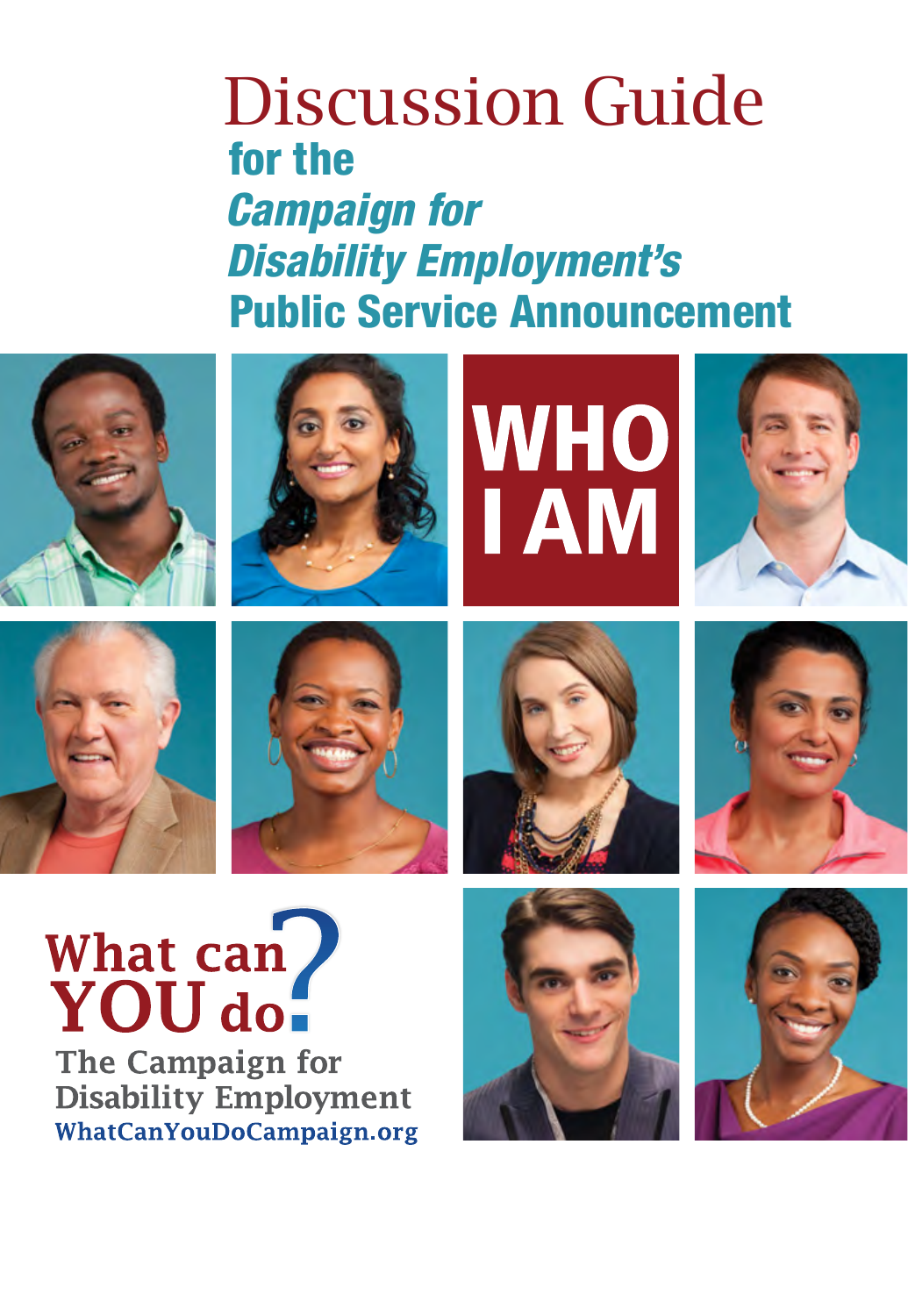## Diversity and Inclusion "My disability is only one part of who I am."



RJ Mitte is a film and television actor with cerebral palsy known for his roles in "Breaking Bad" and "Switched at Birth."

#### GETTING STARTED

- What were your first thoughts when you saw this PSA?
- How would you describe who you are?
- How do you think it benefits employers to have people with different attributes/ identities working for them?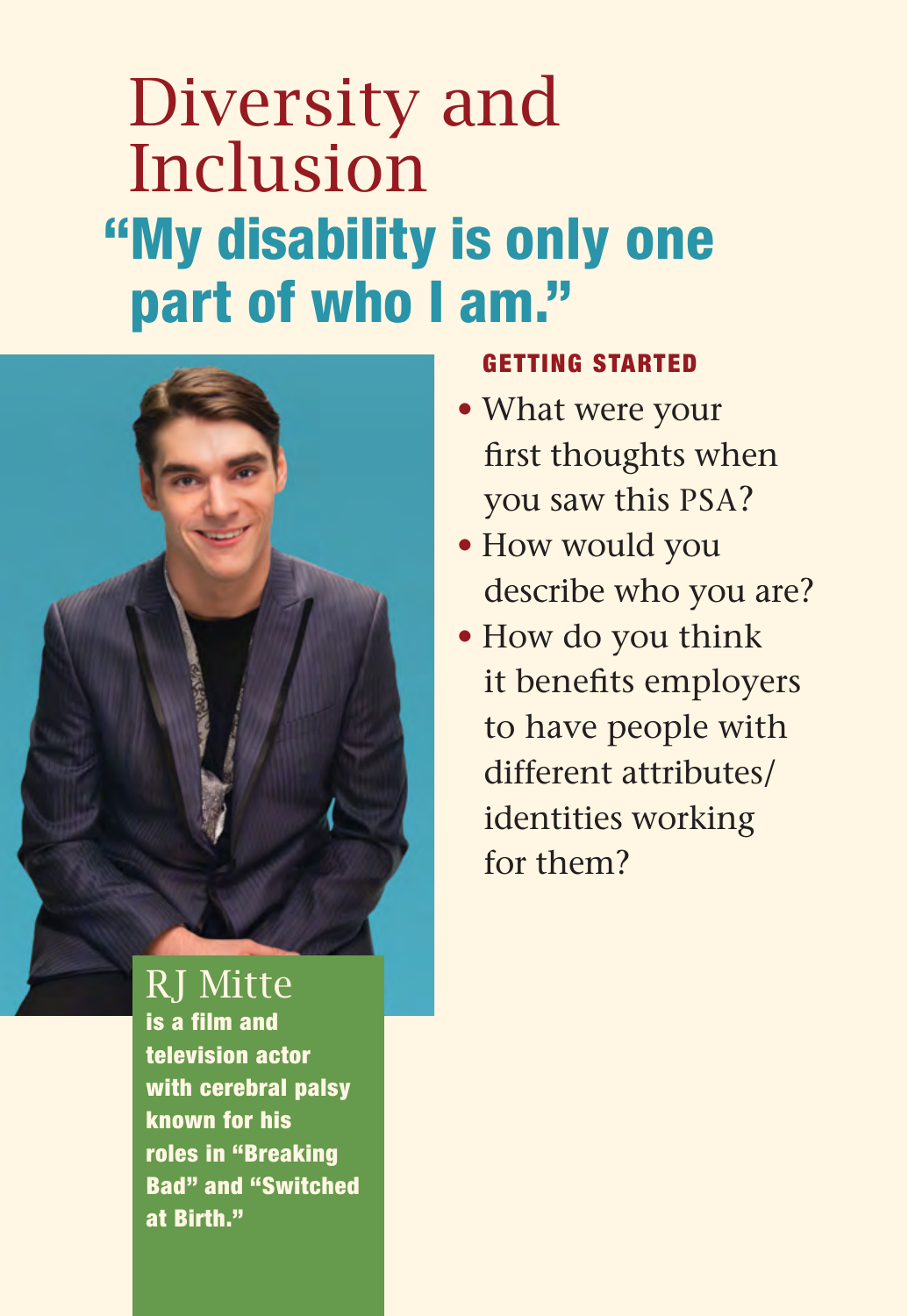## Expectations "I was given a chance."



initiatives, has a prosthetic leg as a result of combat injuries and is hearing impaired.

- What did you think when you learned more about each individual?
- What wouldn't people know about you, your skills and abilities just by looking at you?
- Has another person's expectations about what you can achieve ever affected what you accomplished? If so, how?
- How do you let people know what you're capable of achieving? How do you get to know those same things about them?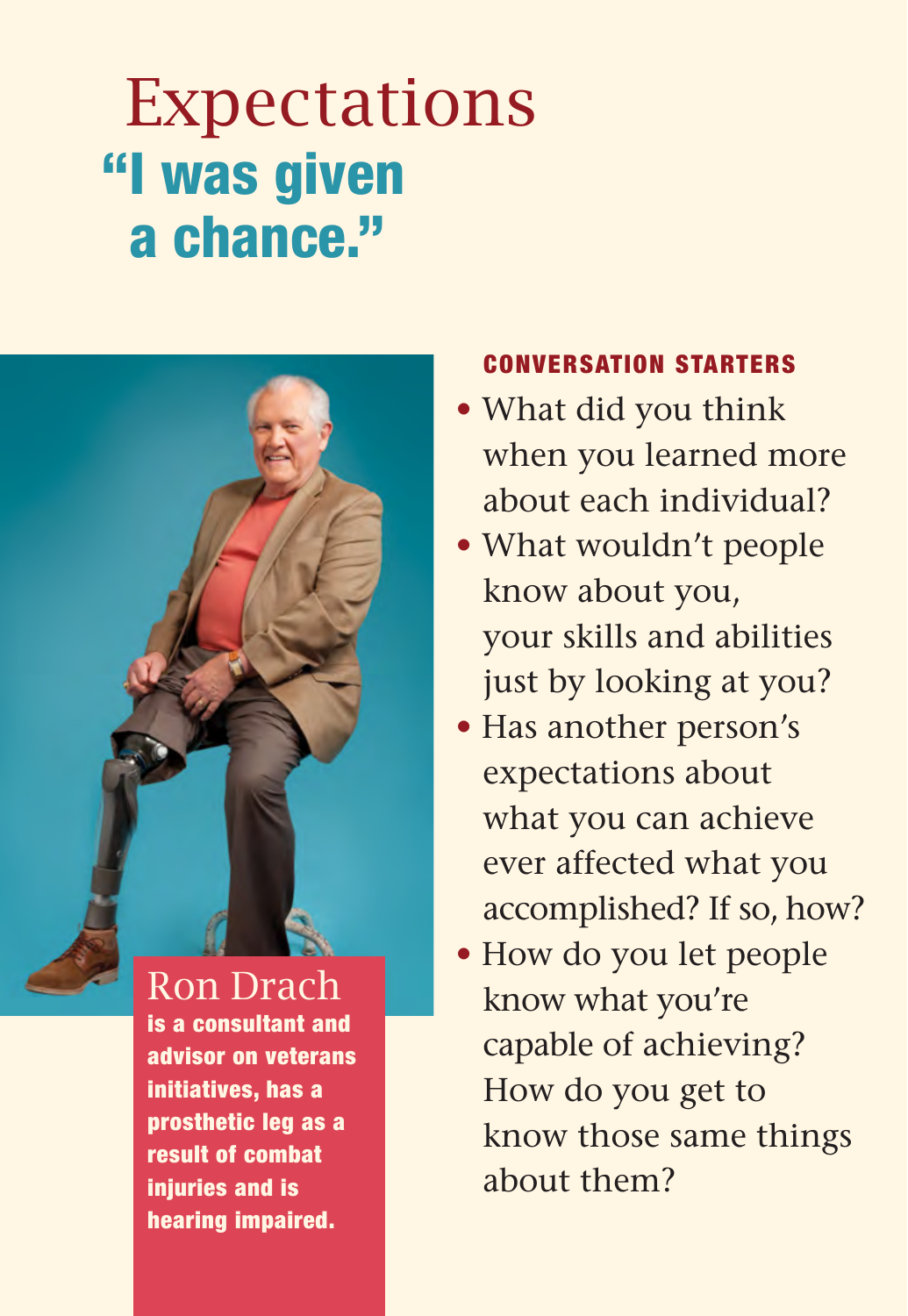## Self-Identification "I'm working in a job I love."



### Meg Guliford

is a researcher with a defense contractor and has multiple sclerosis.

- How do you decide when—and with whom—to share things about yourself?
- Why would someone choose to disclose his/her disability?
- Is it important to share one's disability with an employer or prospective employer? If so, what factors at your workplace would help you feel comfortable disclosing?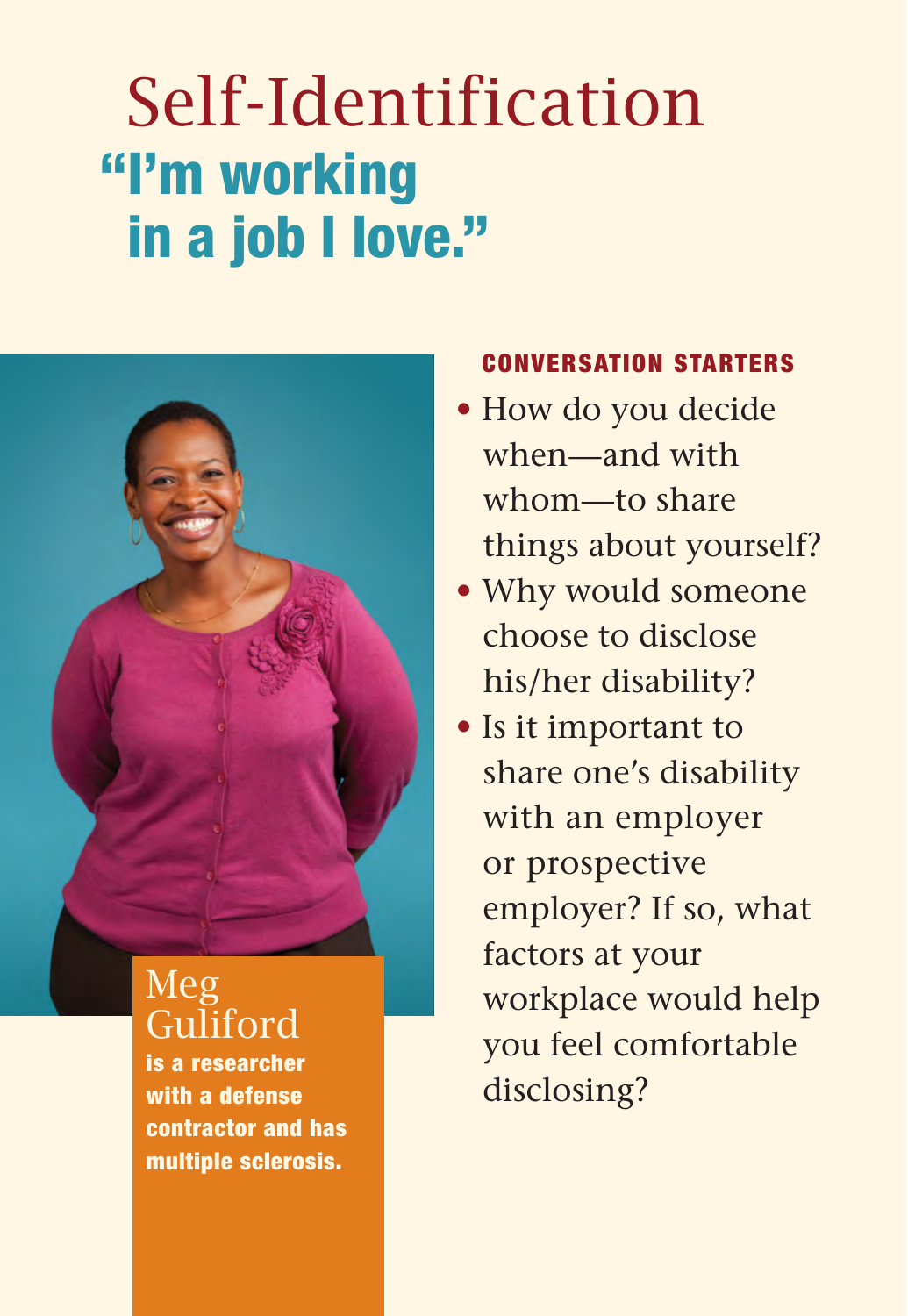## **Productivity** Tools "I contribute my skills and talent."



### Denyse Gordon

is a senior manager at an IT services company, served in the Air Force and has post traumatic stress disorder.

- What tools do you rely on at work to be productive?
- Have you ever had to request equipment, software or a flexible schedule to help get your work done?
- • What made it easier/harder to make the request?
- How do you think employers benefit by providing accommodations?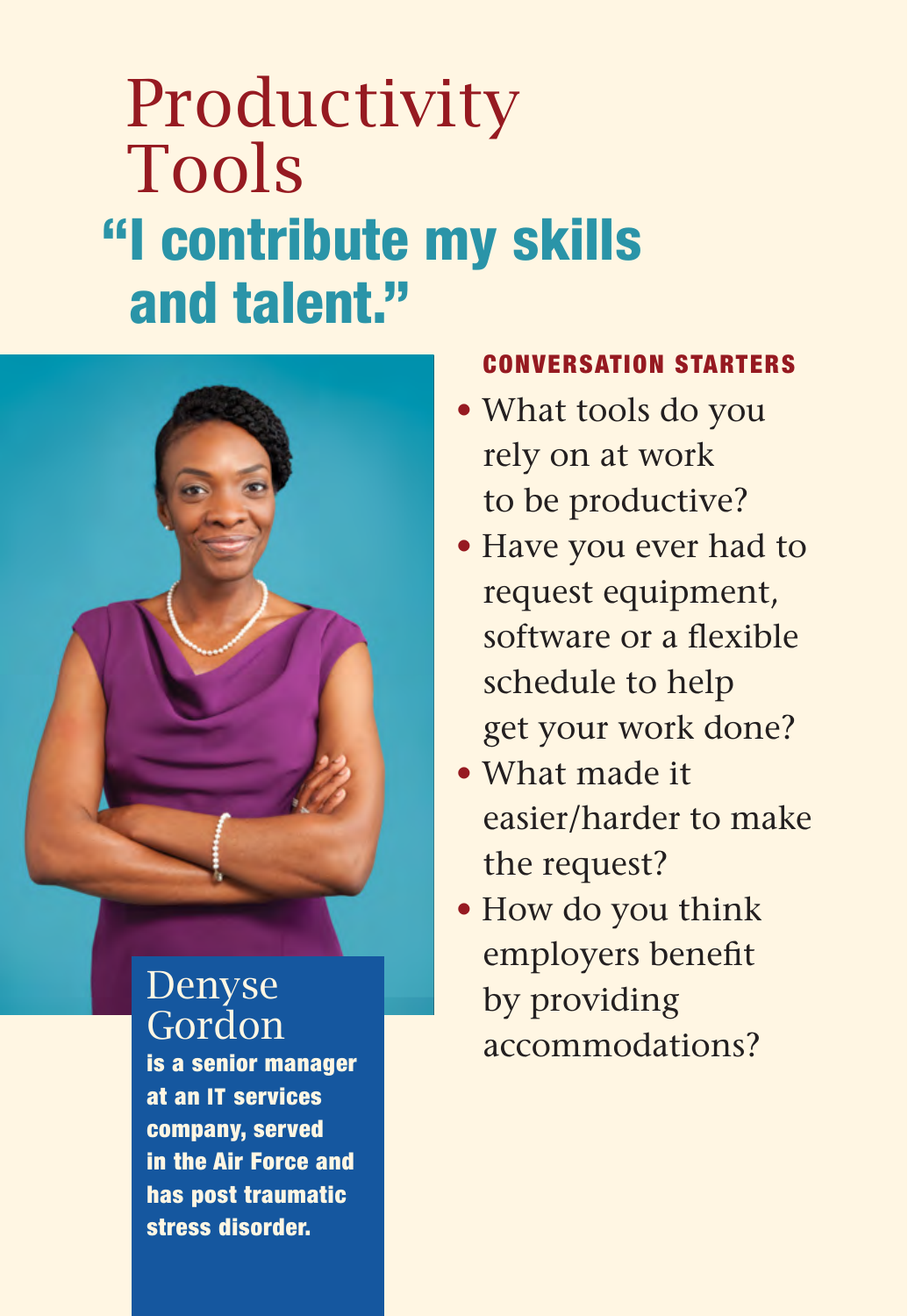## Empowerment "At work it's what people *can do* that matters."



#### Kate Matelan is a copywriter, freelance magazine contributor and has quadriplegia.

- • What does the term "empowerment" mean to you? What makes you feel empowered?
- Do you think the individuals in the PSA feel empowered? Why?
- How might disclosure in the workplace be empowering?
- How does empowerment lead to employment and how does employment lead to empowerment?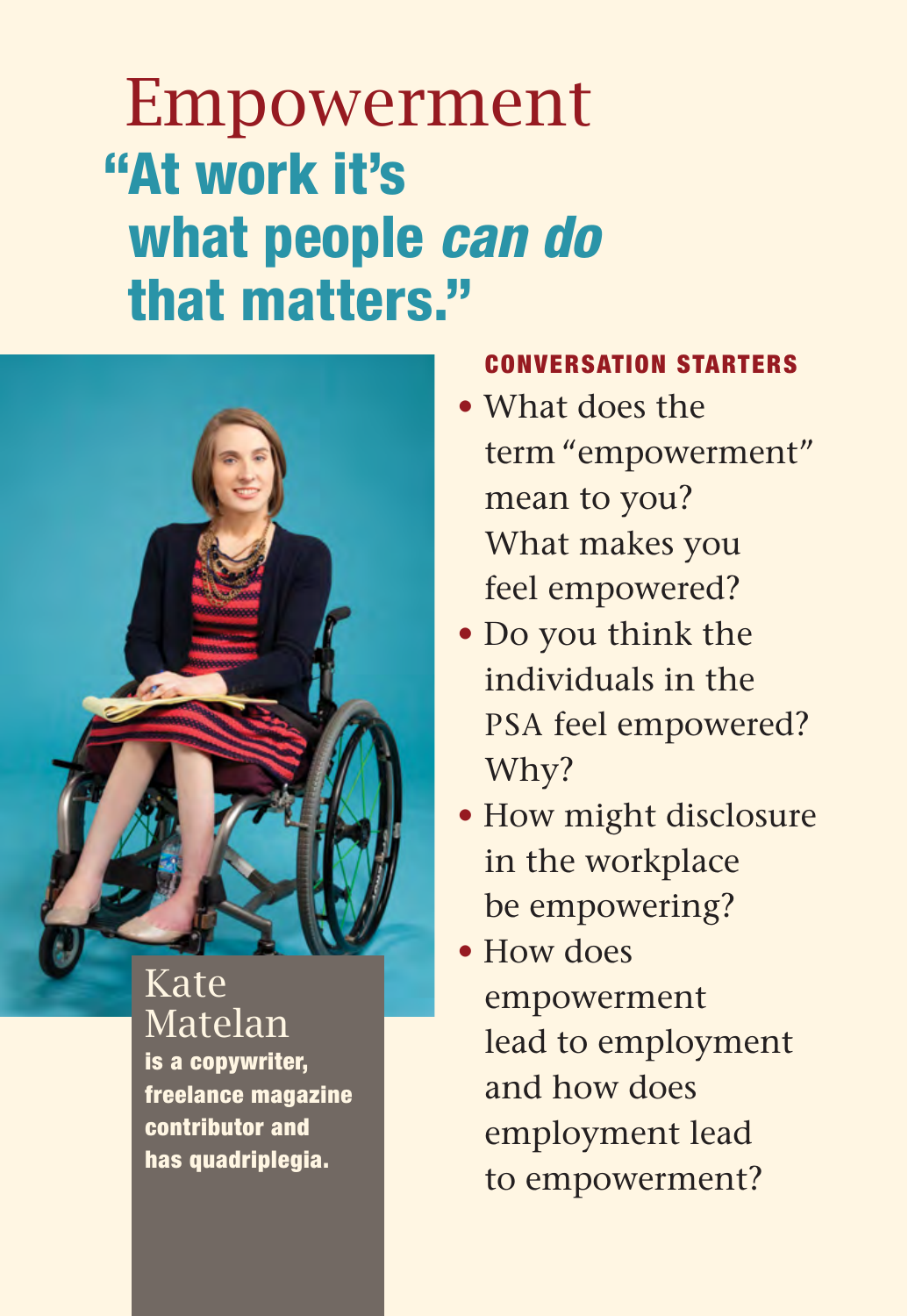## Pat Leahy

is a senior advisor at the U.S. Election **Assistance** Commission and is blind.

### Elizabeth Kumar

is an educator in the Washington, D.C. area and has lupus.

### Enas Bell

is a certified fitness instructor, who also provides Arabic interpretation services and is legally blind.

### Vander **Cherry**

is a clerk at the U.S. **Department** of Education and has both intellectual and physical disabilities.